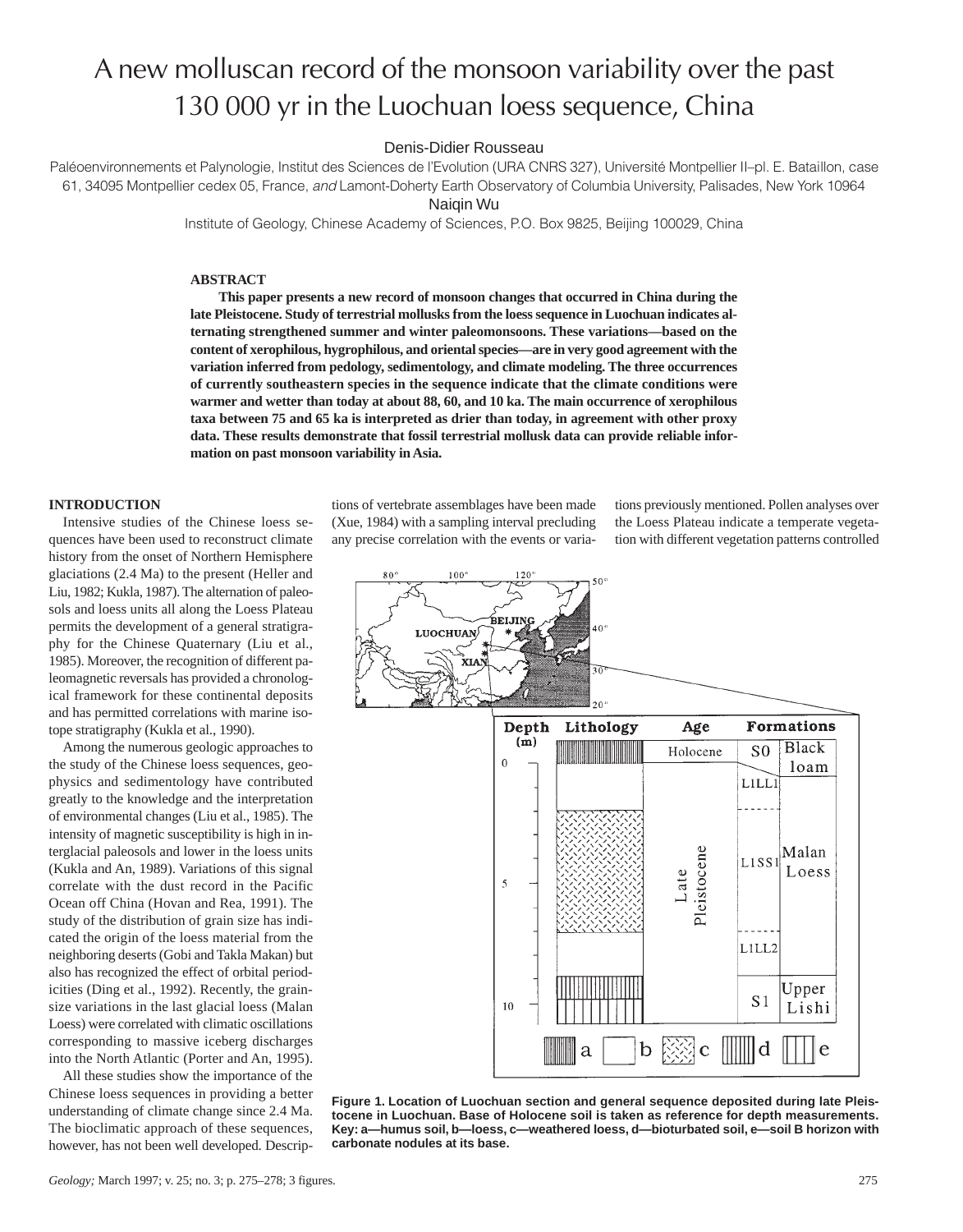by global climate changes (Sun et al., 1995). The study of phytoliths provided complementary data, estimates of annual average temperature and precipitation since 30 ka (Wu et al., 1995).

Finally, although mollusks have been studied intensively in European loess sequences, malacological faunas have only been noted as being present in some Chinese loess sequences. A particularly loose sampling in the Luochuan sequence (132 m thick) indicated the occurrence of terrestrial mollusks throughout the interval corresponding to the past 2.4 Ma (Chen et al. 1982). Keen (1995) recently published a new mollusk investigation in the Chinese loess, for biostratigraphical purposes, that shows differences in the composition between interglacial and glacial mollusk assemblages. In both studies, however, the sampling interval did not permit precise characterization of the environmental changes that terrestrial mollusks can provide. For this reason, we investigated the Luochuan sequence (Fig. 1) at a higher resolution, focusing our study on the late Pleistocene, which is the best analyzed and the best known.

#### **STRATIGRAPHY AND METHODOLOGY**

The town of Luochuan (35°45'N; 109°25'E) is located 190 km north-northeast of Xian, in an area where the average elevation is 1000 m. The studied section is situated near the Potou hamlet on the slope of a gully running to the Heimugou stream. Luochuan is located at the northern limit of the summer monsoon, within the East Asian monsoon system (Zhang and Liu, 1992; Yoshino, 1978; Ramage, 1971).

The late Pleistocene stratigraphy of the Chinese loess sequence encompasses two different formations. The S1 pedocomplex of the interglacial soil and early last glacial belongs to the Upper Lishi Formation (Liu et al., 1985) (Fig. 1). The loess deposit, which comprises at least two loess subunits (L1LL2 and L1LL1, bracketing a weakly weathered paleosol, L1SS1) corresponds to the Malan Loess (Kukla and An, 1989). The Holocene soil (S0) is named Black Loam (Kukla and An, 1989). Numerous thermoluminescence dates in Luochuan (Forman, 1991, Xiao et al., 1995) and the correlations with marine cores allows us to propose the following chronology: S1 seems to represent the terrestrial equivalent of marine isotope stage 5; L1LL2, stage 4; L1SS1, stage 3; L1LL1, stage 2; and S0, stage 1, i.e., the Holocene (Fig. 1) (Kukla et al., 1990).

We measured the low-field magnetic susceptibility every 10 cm in the loess and every 5 cm in the paleosols down to the base of S1, using a portable Bartington magnetometer as used by Kukla in the same section in 1987; only 10 measurements at each level were averaged (Kukla and An, 1989). Parallel to our measurements, 118 samples (10 L each) were taken for the malacological study. Each sample was washed and sieved in the field, the smallest mesh being 0.5 mm. The mollusk shells were picked under a binocular microscope. All the identifiable mollusk remains were considered in the total count of individuals  $(N<sub>I</sub>)$  following the process described by Puisségur (1976), and the abundance was expressed as number of individuals per unit volume.

### **RESULTS AND DISCUSSION**

The intensity of magnetic susceptibility varies between 30 and  $190 \times 10^{-8}$  m<sup>3</sup> ⋅ kg<sup>-1</sup> (Fig. 2). The highest values are found in S1 and S0. Starting at the bottom of the section, the intensity increases strongly over 0.75 m from 45.9 to 184.5  $\times$  $10^{-8}$  m<sup>3</sup> ⋅ kg<sup>-1</sup>. Then the values drop progressively to reach  $31.4 \times 10^8$  m<sup>3</sup> ⋅ kg<sup>-1</sup> within L1LL2. The top of S1 is characterized by several oscillations corresponding to the pedologic variation easily observable in the field. The transition between S1 and L1LL2 is marked by a strong drop in the intensity over about 0.5 m. At the top of L1LL2, the intensity increases again. Within L1SS1, it shows a minimum of  $60 \times 10^8 \,\mathrm{m}^3 \cdot \mathrm{kg}^{-1}$  at 4.5 m depth. Finally, the values progressively drop again within L1LL1 to reach  $30.7 \times 10^8$  m<sup>3</sup> ⋅ kg<sup>-1</sup> at 0.6 m depth and then increase again to  $104 \times$   $10^{-8}$  m<sup>3</sup> ⋅ kg<sup>-1</sup> at 0.7 m above the L1-S0 boundary (Fig. 2). The intensity variations that we measured are similar to those published by Kukla and An (1989), confirming the reliability of our record and making feasible a precise stratigraphic framework for our mollusk sampling.

Almost all the levels yielded shells of terrestrial mollusks; the minimum count was 1 shell at the base, and the maximum was 512 in L1LL2 (Fig. 2). In the upper half of  $S1$ ,  $N<sub>I</sub>$  varies parallel to the magnetic susceptibility. However, in the rest of the section, the two types of data are not parallel. At the S1-L1LL2 boundary,  $N<sub>I</sub>$  increases very rapidly from 73 to 277 individuals per sample at 8.40 m. The L1LL2 subunit has the highest values of  $N<sub>I</sub>$  in the sequence: 512 at 7.90 m, and 495 at 6.90 m. There is an intervening minimum of 103 individuals. Then, within subunits L1SS1 and L1LL1,  $N_I$  shows a relatively regular trend toward lower values and reaches the minimum of 7 at 1 m depth.  $N<sub>I</sub>$  increases again near the top of L1LL1 and within S0. Variation in the snail count in Luochuan does not show a general pattern that parallels the magnetic susceptibility. This result is in contrast to the results obtained for the last glacial maximum in a loess sequence in Nebraska, United States (Rousseau and Kukla, 1994).

These results can be interpreted in several ways.  $N_I$ , in the upper part of unit S1, drops strongly. A possible explanation may be dissolution of the shells due to early pedogenic processes. This explanation would favor the interpretation of the pedogenic origin of the magnetic grains present in the sediment (Zhou et al., 1990). We must, however, keep in mind that the species count is similar to that of the rest of the sequence (Fig. 2). The L1LL2 subunit corresponds to samples yielding the maximum  $N_I$  count. To the contrary,  $N_I$  varies inversely with the magnetic susceptibility intensity. Two major facts are clearly recognizable: (1) the rapid increase of  $N<sub>I</sub>$  just above the S1-L1 boundary, and (2) the strong decrease in  $N<sub>I</sub>$  centered on about 7.5 m, despite the lack of any major oscillation of the magnetic susceptibility. The drop of  $N<sub>I</sub>$  within

**Figure 2.Variation of magnetic susceptibility,total individuals,and total species identified for the Luochuan section vs. depth. Counts are expressed in number per unit volume (10 L of sediment).**

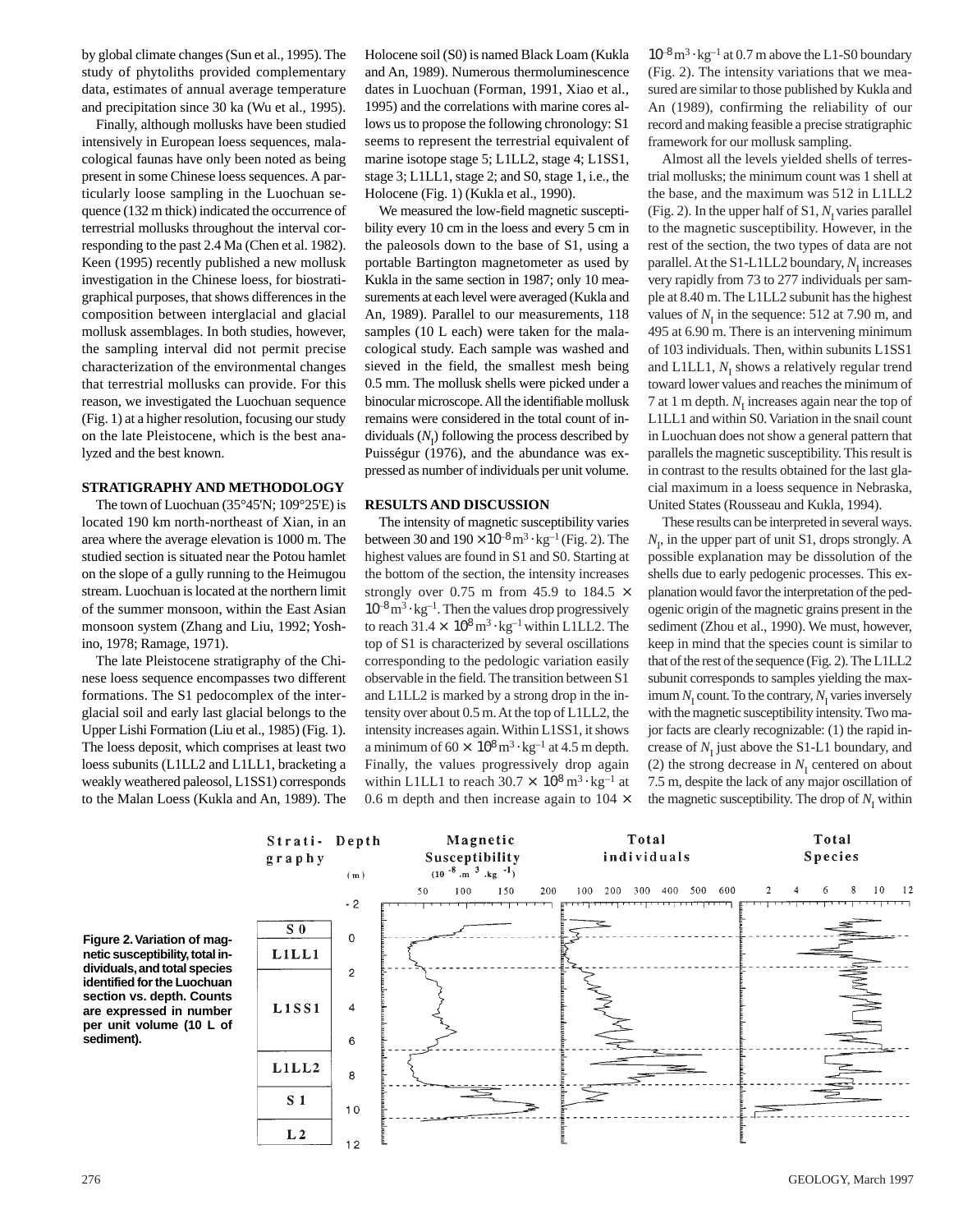# **MOLLUSK RECORD**

## **MONSOON PROXIES**



**Figure 3. Variations of malacological record during late Pleistocene at Luochuan. Counts are expressed in number of individuals per unit volume of sediment (10 L).Thick lines are smoothed curves (Stineman function). Comparison with monsoon proxies deduced from modeling (**∆**P, from Prell and Kutzbach, 1987) and pedological analyses (Liu et al., 1995). Positive (wet) and negative (dry) values of precipitation index shown by plus and minus. Indices of strengthened winter or summer monsoon shown by W and S. Solid circles locate peak values for each proxy, and arrows point to maxima (solid) and minima (open) in mollusk curves. Dashed line, wet conditions, and dotted line, dry conditions, in both pedology and model analyses. Ages based on magnetic susceptibility model (Kukla and An, 1989; Kukla et al., 1990).**

L1LL1 is associated with a drop in the number of species of terrestrial mollusks, which seems to show particularly strong conditions as emphasized by the low values of magnetic susceptibility (Fig. 2). In that case, no pedogenic process, such as decalcification, seems to have affected the mollusk assemblages.

STRATI-

**GRAPHY** 

Although individual or species counts are basic elements for the interpretation of the loess sequence, paleoclimatic information can be derived from the ecological characteristics of the different species identified. The fossil individuals from the Luochuan sequence have living representatives in Asia from which the environmental preferences of the fossil taxa can be extrapolated. Two main groups were identified in the present study according to the moisture requirements of each taxon. The xerophilous (taxa living in dry places, exposed to the sun) species consist of *Vallonia tenera*, *Pupilla aeoli*, *Cathaica richtofeni*, *C. pulveratrix*, and *C. pulveraticula*; the hygrophilous (warmth and moisture loving taxa) set includes *Macrochlamys angigyra*, *Opeas striatissimum*, *Vitrea pygmaea*, *Gastrocopta armigerella*, *Punctum orphanum*, *Metodontia yantaiensis*, *M. huaiensis, M. beresowski*, *Kaliella lamprocystis*, and *Succinea* sp.

The composition of the snail fauna shows a high proportion of xerophilous species throughout the section, whereas the hygrophilous species never exceed 100 individuals per unit volume, except at the base of the Holocene (Fig. 3). Such a compositional mix is interesting considering the location of Luochuan in northern central China. The highest abundance of xerophilous taxa was between 75 and 65 ka, i.e., in the L1LL2 subunit. After this interval, the  $N<sub>I</sub>$  values of xerophilous species decrease, show a plateau at about 52 ka, and then decrease to the lowest values in the L1LL1 subunit. The smooth curve of the xerophilous taxa indicates a main maxima centered at 93–85 ka. At the top of the sequence, the Holocene soil shows very few individuals of this group.

During glacial times (i.e., marine stages 2 and 4), two particular mollusk assemblages are identified according mainly to moisture and temperature differences between winter and summer (Puisségur, 1976). However, during stage 3, the differentiation is much more difficult, showing dry and moist tolerant species all together. In the Luochuan sequence, similar distribution occurred during the late Pleistocene. Although compared to the xerophilous fossils, the number of individuals is considerably lower, the variation through time of the hygrophilous taxa provides interesting information about environmental dynamics. The smoothed curve shows three minima, centered at about 65, 40, and 20 ka. The first minimum coincides with the high values of the xerophilous taxa (Fig. 3), but the other two seem to correspond to a relatively significant decrease in the moisture conditions in the area, contrary to the Holocene soil, which presents the highest count of hygrophilous species at its base. Among these hygrophilous taxa, *Macrochlamys*, *Opeas*, *Vitrea*, *Gastrocopta*, and *Punctum* are species living in particular warm and wet habitats, currently distributed in southeastern China. Their occurrence in the section indicates particularly strong summer monsoons. These taxa show a maximum at about 88, 60, and 10 ka. Currently they are characteristic of particularly warm and wet environments rich in humus, as observed in southeast China. Today's arboreal vegetation in the Luochuan area is mainly restricted to very few places on gully slopes. The

occurrence of these southern species in the Loess Plateau indicates that conditions favorable to their growth in such a northern position may correspond to an inland (northwesterly) shift of their distribution mostly controlled by monsoons. Consequently, the Luochuan sequence shows that at least three times during the past 130 000 yr, climatic conditions (warmer and wetter than present) allowed presently southerly species to live and grow in this locality at about 92–86, 60–56, and 14–10 ka. This result appears to be of particular importance as the Luochuan area is now in a key position.

We compared our results to other paleomonsoon proxies to improve our interpretation of a possible connection of the snail assemblages in Luochuan with any variation to the Asian climatic system. Two different proxies of the Asian monsoon are used because they are derived from completely different data sets: modeled output and geologic analyses.

Prell and Kutzbach (1987) studied monsoon variability over the past 150 000 yr, showing that most of the variation occurred at orbital periodicities. They identified monsoon maxima (positive changes in precipitation, i.e.,  $\Delta P > 0$ ) over the 0°–30°N band, which coincides with precession maxima and Northern Hemisphere insolation maxima during interglacial or interstadial intervals (Fig. 3). During glacial times, the signal is weaker and shows a higher variability from point to point in the area considered. Minima in the model are shown at about 93, 69, 43, and 20.5 ka, respectively, whereas minima at 70, 40, and 20 ka occur in the smoothed curve of the hygrophilous taxa (Fig. 3). On the contrary, the xerophilous taxa show maxima at about 93, 70–65, and 45 ka.